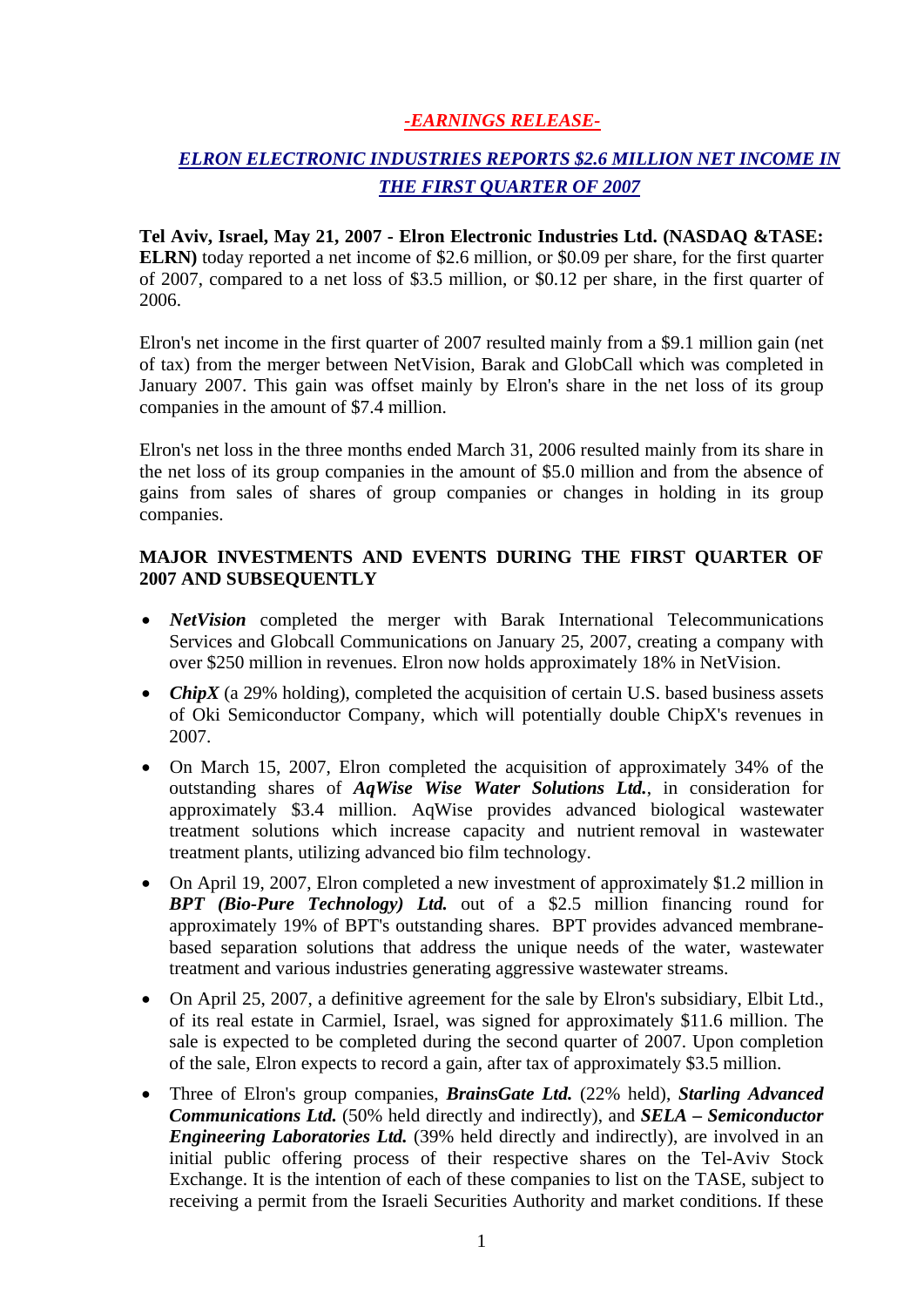proposed public offerings occur, Elron intends to participate by investing an aggregate amount of up to \$15 million. There is no assurance when or if at all, any of the proposed offerings will take place.

- Elron has purchased, in a series of open market transactions, approximately 391,000 ordinary shares of *Given Imaging Ltd. ("Given Imaging") (Nasdaq & TASE: GIVN)* for an aggregate purchase consideration of approximately \$9.9 million and its direct and indirect ownership interest in Given Imaging increased from approximately 20.8% to approximately 22.1% of Given Imaging's outstanding ordinary shares. In parallel transactions, Discount Investment Corporation Ltd. ("DIC"), a 49% shareholder of Elron, purchased the same number of shares of Given Imaging for the same aggregate consideration. It is the intention of each of Elron and DIC, subject to market conditions, to seek purchasing in parallel and on equal terms, of up to 2.5% of Given Imaging's outstanding shares, including the aforementioned purchases. There is no assurance that Elron and DIC will purchase the whole amount.
- On May 15, 2007 DIC, filed with the U.S. Securities and Exchange Commission, a preliminary statement on a Schedule TO-C regarding the possible purchase of additional shares of Elron, representing up to approximately 10% of Elron's outstanding shares, by way of a tender offer or in another manner. No timing, size or terms of such purchase have been determined and there is no assurance that such purchase will take place.

### **LIQUIDITY AND SHAREHOLDERS' EQUITY**

As of March 31, 2007, Elron's cash, debentures and deposits amounted to approximately \$110.1 million compared with \$123.5 million at December 31, 2006. During the first quarter of 2007, Elron invested approximately \$6.6 million in new and existing group companies.

Shareholders' equity at March 31, 2007, was approximately \$301.1 million, representing approximately 94% of the total assets compared with \$297.5 million representing approximately 91% of total assets at December 31, 2006.

"We completed over the past six months three new investments in highly innovative water technology companies, making us an influential player in this emerging global market. In addition, we continue to build our group companies and to use our significant cash resources to invest in new companies as well as in our group companies", said Doron Birger, Elron's President and CEO.

Investors may access Elron's first quarter financial report and a detailed management report on the company's web site: www.elron.com

*Conference call details:*

**Monday, May 21, 2007 10:00 a.m. (EDT); 5:00 p.m. Israel**  Dial in numbers:

**In the US: 1 888 642 5032** 

**In the UK: 0 800 051 8913**

**In Israel: 03 918 0691** 

**International Participants: +972 3 918 0691**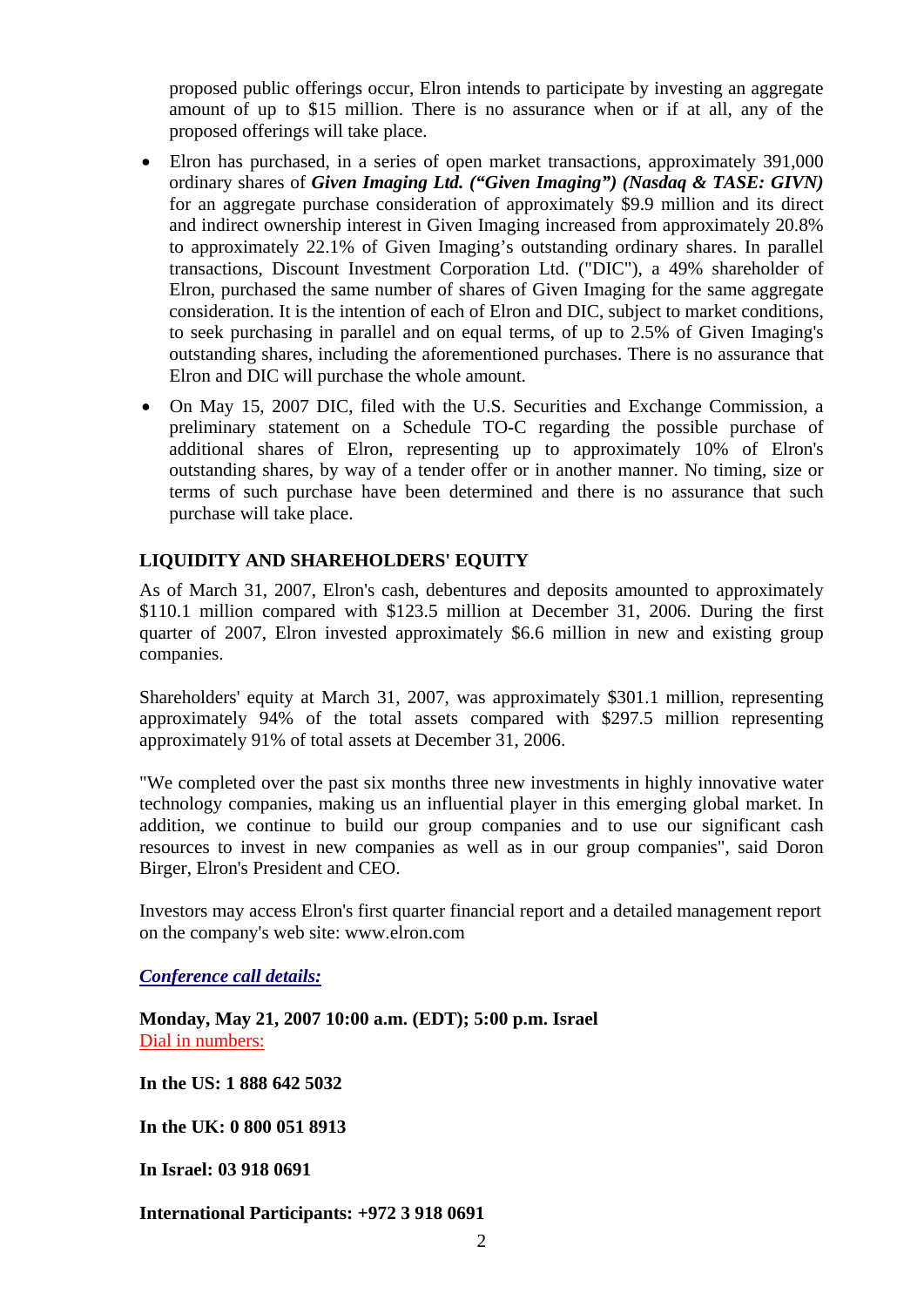For your convenience, a **replay of the call** will be available starting two hours after the call ends until Wednesday, May 23, 2007. To access the replay please dial **1-888-782-4291 (US), +972-3-925-5927 (Israel) and 0-800-028-6837 (UK).**

*Elron Electronic Industries Ltd. (TASE & NASDAQ: ELRN), a member of the IDB Holding group, is a leading Israel-based technology holding company directly involved in the long-term performance of its group companies. Elron identifies potential technologies, creates strategic partnerships, secures financing, and recruits highly qualified management teams. Elron's group companies currently comprise a diverse range of publicly-traded and privately held companies primarily in the fields of medical devices, information & communications technology, clean technology and semiconductors. For further information, please visit www.elron.com*

#### **Company Contact:**

Rinat Remler, Vice President & CFO Elron Electronic Industries Ltd. Tel. 972-3-6075555 elron@elron.net

 (Any statements in this press release that may be considered forward-looking statements are subject to risks and uncertainties that could cause actual results to differ materially. Actual results may differ from such forward-looking statements due to the risk factors discussed in periodic reports filed by the Company with the Securities and Exchange Commission, which the Company urges investors to consider).

Tables to follow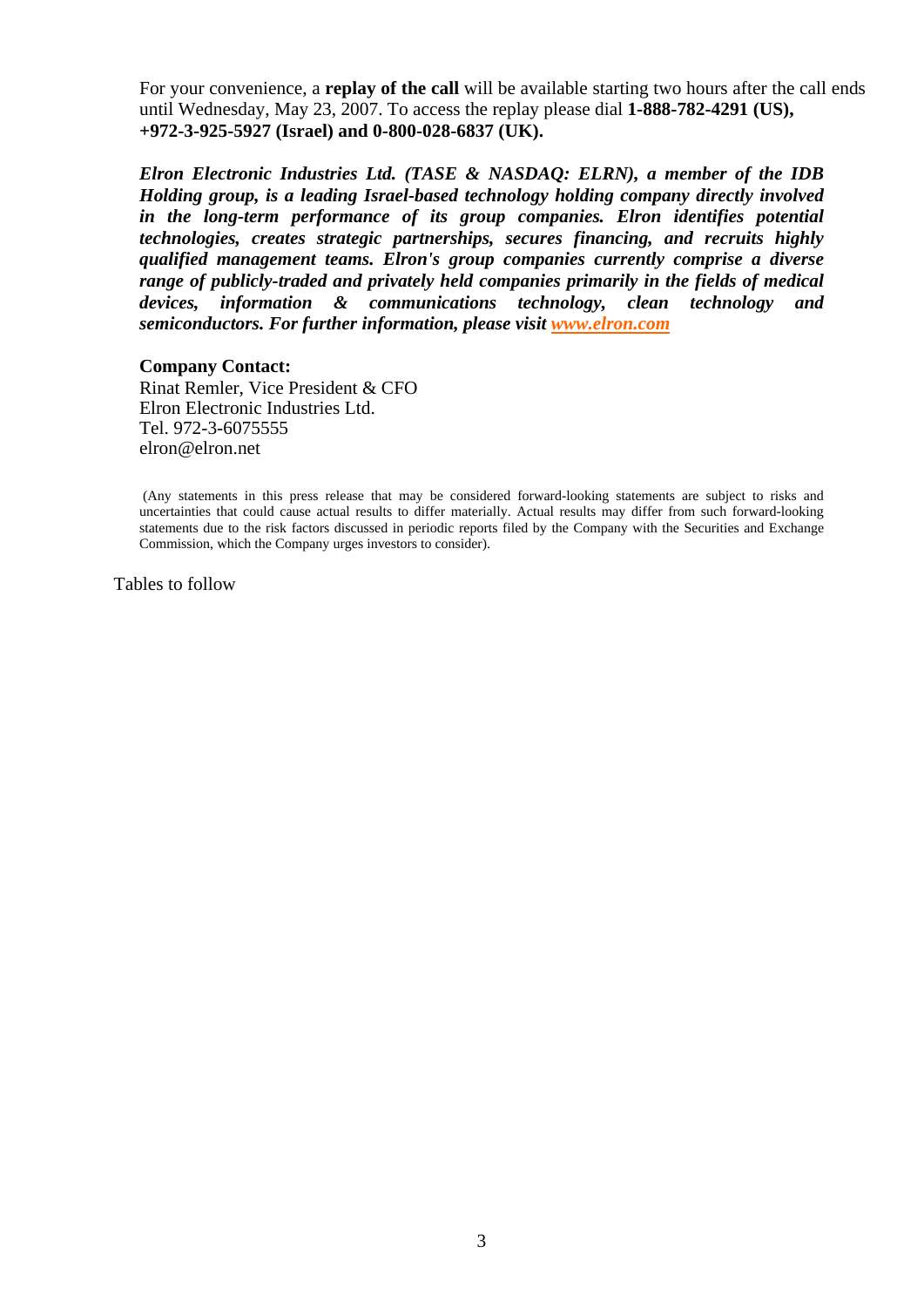# **ELRON ELECTRONIC INDUSTRIES LTD. AND ITS SUBSIDIARIES**

## **CONDENSED CONSOLIDATED BALANCE SHEETS**

In thousands of U.S. Dollars

|                                                                                                                                                                                             | March 31,<br>2007                   | December 31,<br>2006<br><b>Audited</b> |                                     |
|---------------------------------------------------------------------------------------------------------------------------------------------------------------------------------------------|-------------------------------------|----------------------------------------|-------------------------------------|
|                                                                                                                                                                                             | <b>Unaudited</b>                    |                                        |                                     |
| <b>ASSETS</b><br>Total current assets                                                                                                                                                       | 124,391                             | $\mathbb{S}$                           | 134,033                             |
| <b>INVESTMENTS AND LONG-TERM RECEIVABLES</b><br>Investments in affiliated companies<br>Investments in other companies and long-term receivables<br>Deferred taxes<br>Severance pay deposits | 112,481<br>69,009<br>7,475<br>1,712 |                                        | 100,392<br>68,215<br>9,182<br>1,662 |
| Total long-term assets                                                                                                                                                                      | 190,677                             |                                        | 179,451                             |
| PROPERTY AND EQUIPMENT, NET                                                                                                                                                                 | 1,269                               |                                        | 7,223                               |
| <b>INTANGIBLE ASSETS</b>                                                                                                                                                                    | 5,538                               |                                        | 5,542                               |
| Total assets                                                                                                                                                                                | \$ 321,875                          | \$                                     | 326,249                             |
| LIABILITIES AND SHAREHOLDERS' EQUITY<br>Total current liabilities                                                                                                                           | \$<br>13,674                        | \$                                     | 20,535                              |
| <b>LONG-TERM LIABILITIES</b><br>Long-term loans from banks and others<br>Accrued severance pay and retirement obligations<br>Deferred taxes                                                 | 2,147<br>2,405<br>1,365             |                                        | 2,113<br>2,209<br>1,408             |
| Total long-term liabilities                                                                                                                                                                 | 5,917                               |                                        | 5,730                               |
| MINORITY INTEREST                                                                                                                                                                           | 1,137                               |                                        | 2,480                               |
| <b>Total Shareholders' Equity</b>                                                                                                                                                           | 301,147                             |                                        | 297,504                             |
| Total liabilities and shareholdes' equity                                                                                                                                                   | \$ 321,875                          | \$                                     | 326,249                             |